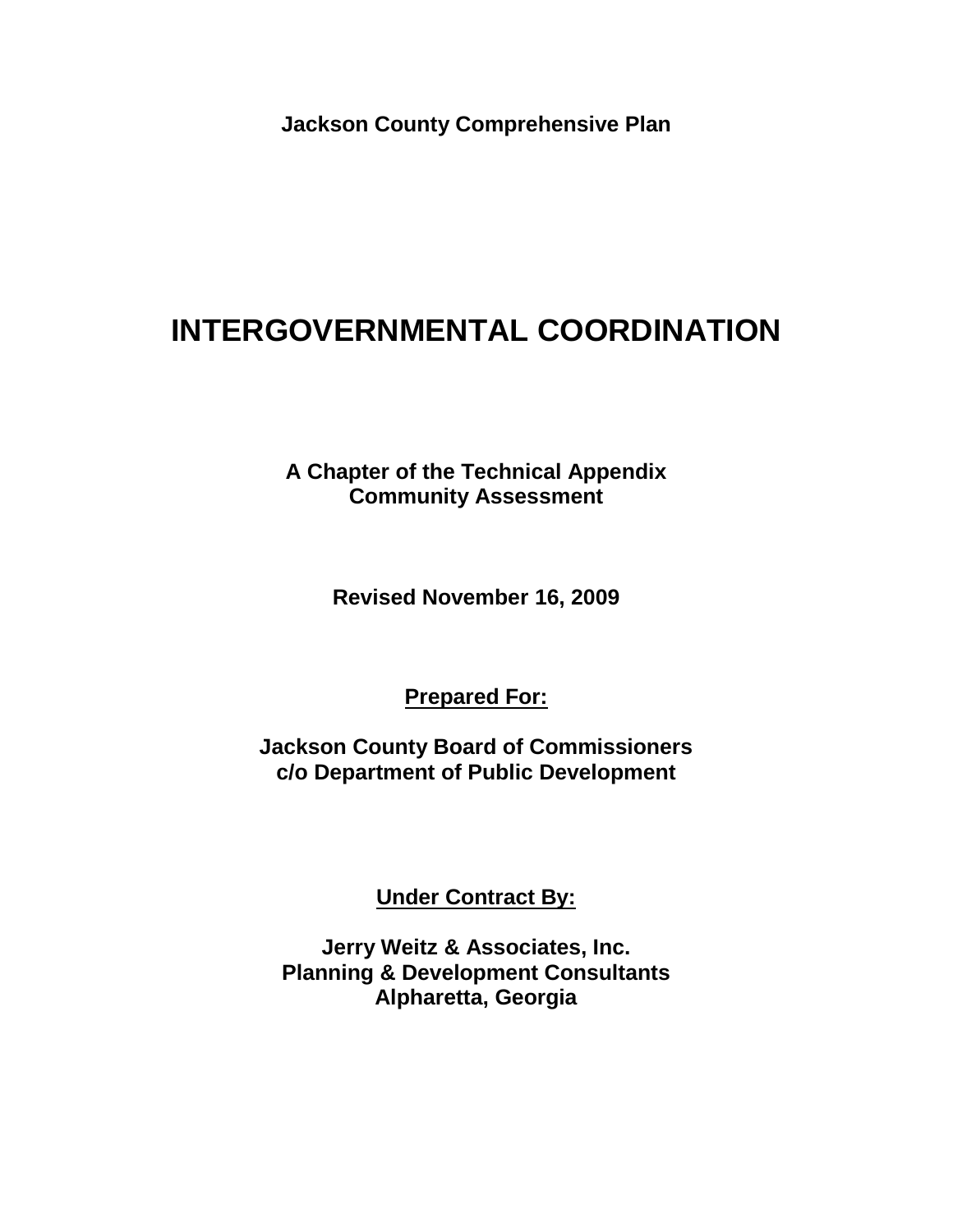# **CONTENTS**

| <b>INTRODUCTION</b>                                           | 3                       |
|---------------------------------------------------------------|-------------------------|
| <b>INTERGOVERNMENTAL FRAMEWORK</b>                            | 3                       |
| <b>Adjacent Counties</b>                                      | 3                       |
| <b>Municipalities</b>                                         | 3                       |
| <b>Authorities and Special Districts</b>                      | $\overline{\mathbf{4}}$ |
| <b>Regional and Metropolitan Agencies</b>                     | 4                       |
| <b>State and Federal Agencies</b>                             | $\overline{4}$          |
| <b>REGIONAL PLANNING EFFORTS</b>                              | 4                       |
| Regional Comprehensive Plan, Short-term Work Program          | 5                       |
| Corridor Feasibility Study for Greenway Networks (2008)       | 5                       |
| Northeast Georgia Regional Bicycle and Pedestrian Plan (2005) | 5                       |
| Regional Water Resources Study (2004)                         | 5                       |
| <b>COMPREHENSIVE PLANNING IN JACKSON COUNTY</b>               | 5                       |
| Arcade                                                        | 6                       |
| <b>Braselton</b>                                              | 6                       |
| Commerce                                                      | $\overline{7}$          |
| Hoschton                                                      | $\overline{7}$          |
| Jefferson                                                     | 8                       |
| Maysville                                                     | 8                       |
| Nicholson                                                     | 9                       |
| Pendergrass                                                   | 10                      |
| Talmo                                                         | 10                      |
| <b>COMPREHENSIVE PLANNING IN ABUTTING COUNTIES</b>            | 10                      |
| <b>Athens-Clarke County</b>                                   | 11                      |
| <b>Banks County</b>                                           | 11                      |
| <b>Barrow County</b>                                          | 11                      |
| <b>Hall County</b>                                            | 11                      |
| <b>Madison County</b>                                         | 12                      |
| <b>SERVICE DELIVERY STRATEGIES</b>                            | 12                      |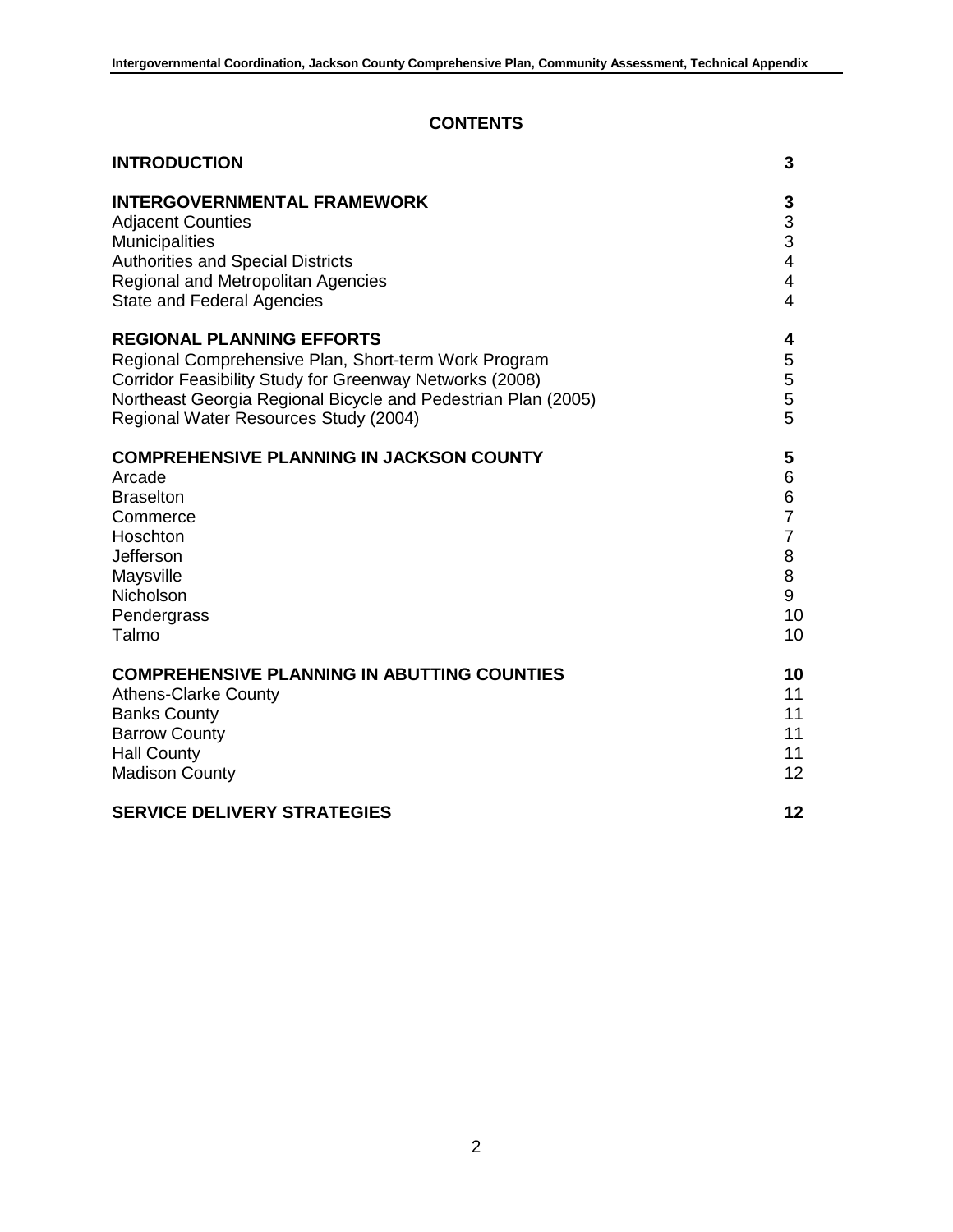# **INTERGOVERNMENTAL COORDINATION**

# **INTRODUCTION**

The intergovernmental coordination element identifies existing coordination mechanisms and further opportunities for such coordination. More and more, effective planning efforts for community facilities, environmental protection, transportation, and land use are increasingly beyond the abilities of individual jurisdictions. This report identifies areas where intergovernmental coordination is ongoing or lacking, as well as, issues that may require intergovernmental cooperation in the future.

The issue of intergovernmental coordination generally appears to have been neglected in the past. Jackson County, in its partial plan update prepared in 2007, identified some significant deficiencies in terms of intergovernmental coordination. It indicates that presently there is little or no interaction between the Jackson County Water and Sewerage Authority, the Jackson County Public Development office, and municipalities. It indicates further that there is currently limited communication or joint action planning between the county and other entities. This is proposed to be addressed with improved and expanded communications. For instance, the partial plan update recommends that, at minimum an annual meeting with all elected officials and managers of all local governments should be held to share information and requirements of importance to all the communities in the county. The partial plan update for Jackson County (2007) also indicates that the County must work specifically with the Jackson County Water and Sewerage Authority to ensure new water and sewer lines are planned only in those future land use areas intended for denser residential and commercial development.

Also, through the Jackson County Service Delivery Strategy Agreement, there is expected to be some additional, ongoing dialogue between the county and municipal water and sewer providers to realign service areas that make better strategic sense.

# **INTERGOVERNMENTAL FRAMEWORK**

Intergovernmental coordination is needed to some degree with many different public and quasipublic agencies, including but not limited to the following:

# **Adjacent Counties**

Certain land use, transportation, environmental protection, and other issues cause the county to coordinate matters of concern with abutting counties.

#### **Municipalities**

The cities in Jackson County participate in a variety of activities with Jackson County. Cities (general purpose governments) and their citizens, who are also county residents, are recipients of county services. There are two cities in Jackson County that cross into other counties: Maysville is partially within Banks County, and Braselton extends into three other counties besides Jackson County: Barrow, Gwinnett, and Hall. In some cases, municipalities in an adjacent county may be close enough to Jackson County so as to present some coordination opportunities or issues. For instance, the downstream local governments of Winder and Athens-Clarke County have water supply withdrawal intakes which necessitate environmental protections in Jackson County and certain cities in Jackson County.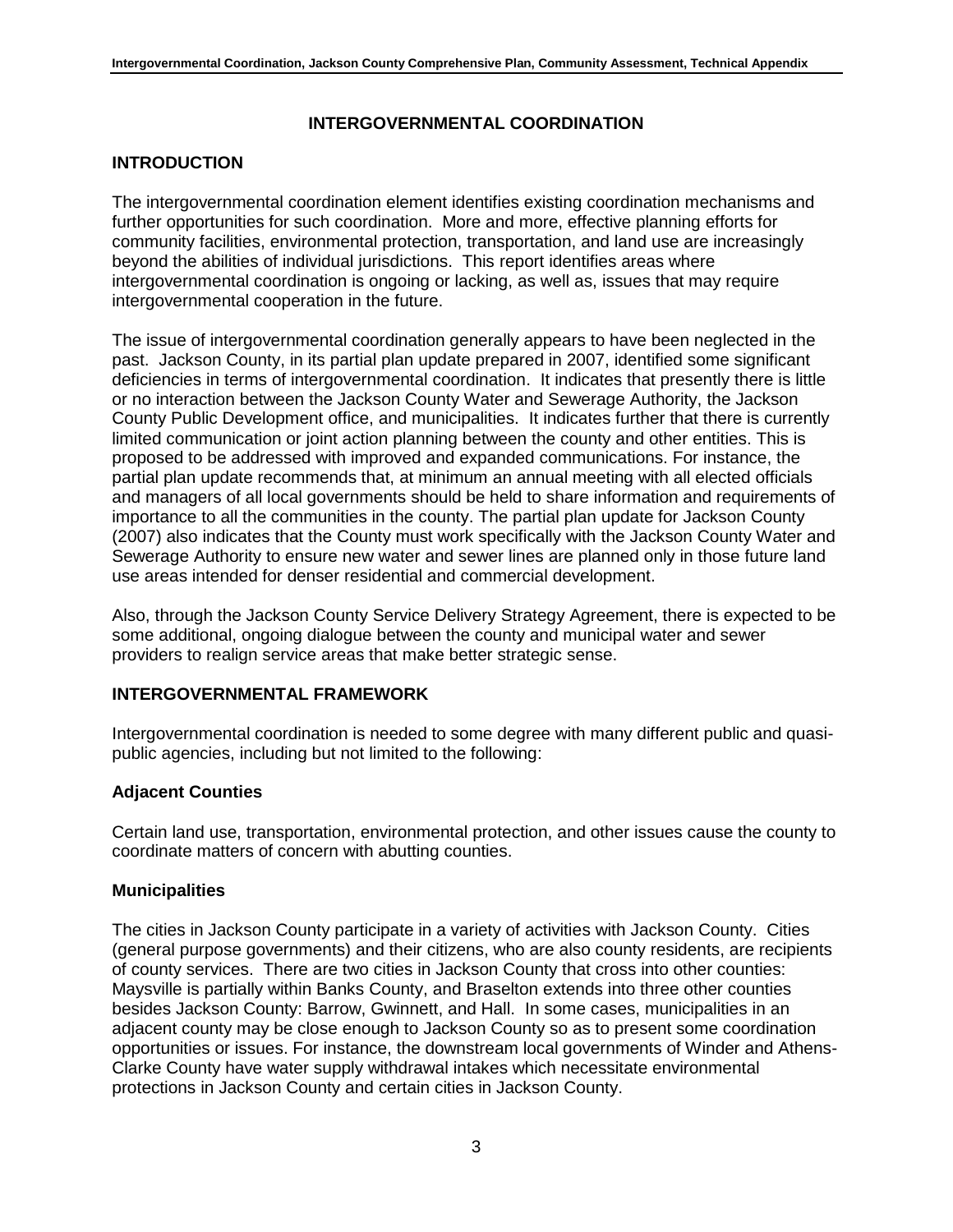#### **Authorities and Special Districts**

Within the county, or perhaps extending across county boundaries in some cases, there are special districts and authorities that provide single-purpose facilities or services. These include three public school systems in Jackson County: Jackson County itself, the City of Commerce, and the City of Jefferson.

The Upper Oconee Basin Water Authority is an intergovernmental partnership for water supply. Athens-Clarke, Jackson, Barrow, and Oconee Counties own a share of the Bear Creek Reservoir and its water treatment plant.

Fire protection in Jackson County is provided via volunteer Fire Departments divided into eleven districts, and some cities such as Talmo do not have their own municipal fire departments. Talmo, for example, is served by the North Jackson Fire District which is governed by an elected Board of Directors that establishes a budget and sets a millage rate for the district.

#### **Regional and Metropolitan Agencies**

The Northeast Georgia Regional Commission is a service provider and important player in terms of planning in the northeast Georgia region including Jackson County. To the extent that municipalities are partially located in Jackson County but also extend into other counties, as is the case in the Cities of Maysville and Braselton, coordination with other regional commissions (Atlanta Regional Commission with regard to Gwinnett County) and the Georgia Mountains (with regard to Banks and Hall Counties) is also needed from time to time. In addition, various state agencies are involved to varying degrees in actions, programs, regulations and other activities within the county.

In addition to the regional commissions, there are Metropolitan Planning Organizations (MPOs) in Gainesville-Hall County, Athens (which includes parts of Madison and Oconee Counties), and the Atlanta area (Atlanta Regional Commission). To the extent the transportation facilities cross out of the boundaries of these MPOs and into Jackson County, coordination is warranted.

#### **State and Federal Agencies**

A variety of state and federal agencies interact with Jackson County on a routine basis, some more than others. Key state agencies include the Georgia Department of Transportation, Georgia Department of Natural Resources, and the Georgia Department of Community Affairs. Federal agencies have relatively little active presence in Jackson County.

However, Jackson County is located within the jurisdiction of the Appalachian Regional Commission, which may be an overlooked source of resources for Jackson County. The current strategic plan for that federal agency is "Moving Appalachia Forward: ARC Strategic Plan, 2005–2010."

#### **REGIONAL PLANNING EFFORTS**

The Northeast Georgia Regional Commission (previously Regional Development Center) has over the years prepared various regional plans and studies. While too expansive to review and summarize here, it is important simply to note that Jackson County should be aware of those plans and work to integrate regional planning initiatives and principles into its comprehensive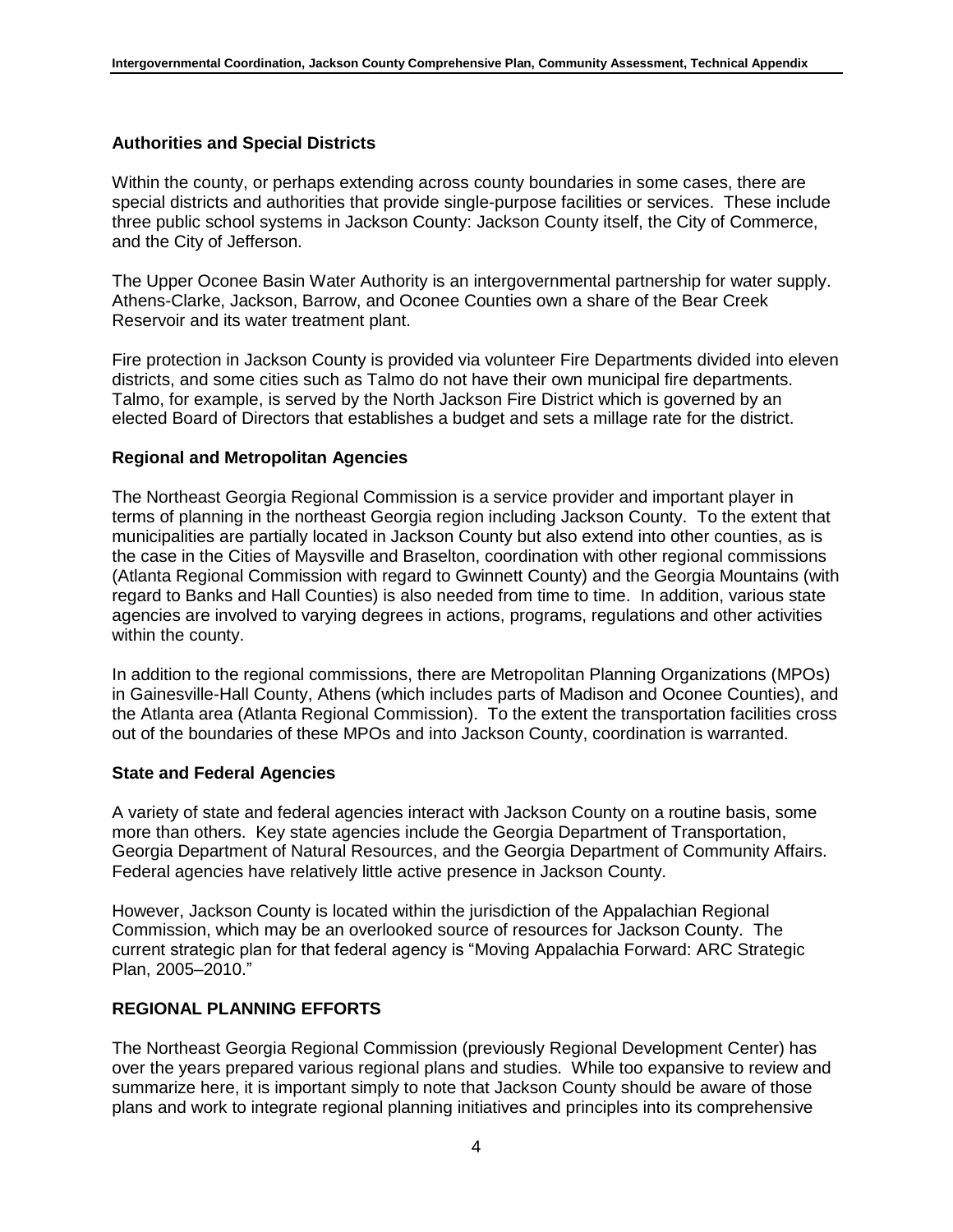plan. While some of the review for regional consistency is the responsibility of the Regional Commission, it is important for Jackson County to accept responsibility for researching the applicability of various regional planning initiatives and acknowledging them as appropriate in its comprehensive plan.

# **Regional Comprehensive Plan, Short-term Work Program**

This document covers the time period of 2009 to 2013. Some of the work program items list local governments as a responsible implementing partner. Therefore, it is important that Jackson County anticipate those suggestions and integrate them as appropriate into its comprehensive plan.

#### **Corridor Feasibility Study for the Evaluation of Potential Greenway Networks (2008)**

This is an important document which needs to be consulted with regard to greenway opportunities along the North Oconee, Middle Oconee and Mulberry Rivers. It also presents relevant information about the Interstate 85 corridor in Jackson County, as well as rail lines and pipeline easements in the county and region.

#### **Northeast Georgia Regional Bicycle and Pedestrian Plan (2005)**

The plan sets forth a regional direction for the development of a regional bicycle and pedestrian network and provides recommendations for achieving a multi-modal transportation system. Bicycle route suitability is evaluated. The plan document has a table which lists the suitability of bike facilities by major road segment in the county, thus providing useful guidance in future plans for bicycle facilities in Jackson County. Based on that suitability analysis, a map of recommended bicycle facilities is provided in the plan for Jackson County (see p. 92). This plan also recommends strategies for regional implementation of the plan. The plan further identifies a desire to construct multi-jurisdictional greenways, including along the Oconee River. There is a regional implementation strategy that includes suggested actions by local governments, including Jackson County, which should be consulted as appropriate and integrated into the county's short-term work program, as appropriate.

#### **Regional Water Resources Study (2004)**

This document may be consulted for data and mined for potential issues and opportunities for Jackson County and the region. The natural resources component of this study was utilized in preparing the natural resources chapter of this data appendix for Jackson County's comprehensive plan.

# **COMPREHENSIVE PLANNING IN JACKSON COUNTY**

A principal mechanism to coordinate various programs and services is to prepare a comprehensive plan which includes the county and all of its municipalities in a single, coordinated effort. The comprehensive plan, adopted in 1998, included Jackson County and all of the cities within the county, with the exception of the City of Maysville which participated in the Banks County comprehensive plan.

During this round of comprehensive planning, all municipalities in Jackson County elected to complete their own comprehensive plans, more or less without active participation of the county. Since that is the case, extra efforts are needed to ensure that the Jackson County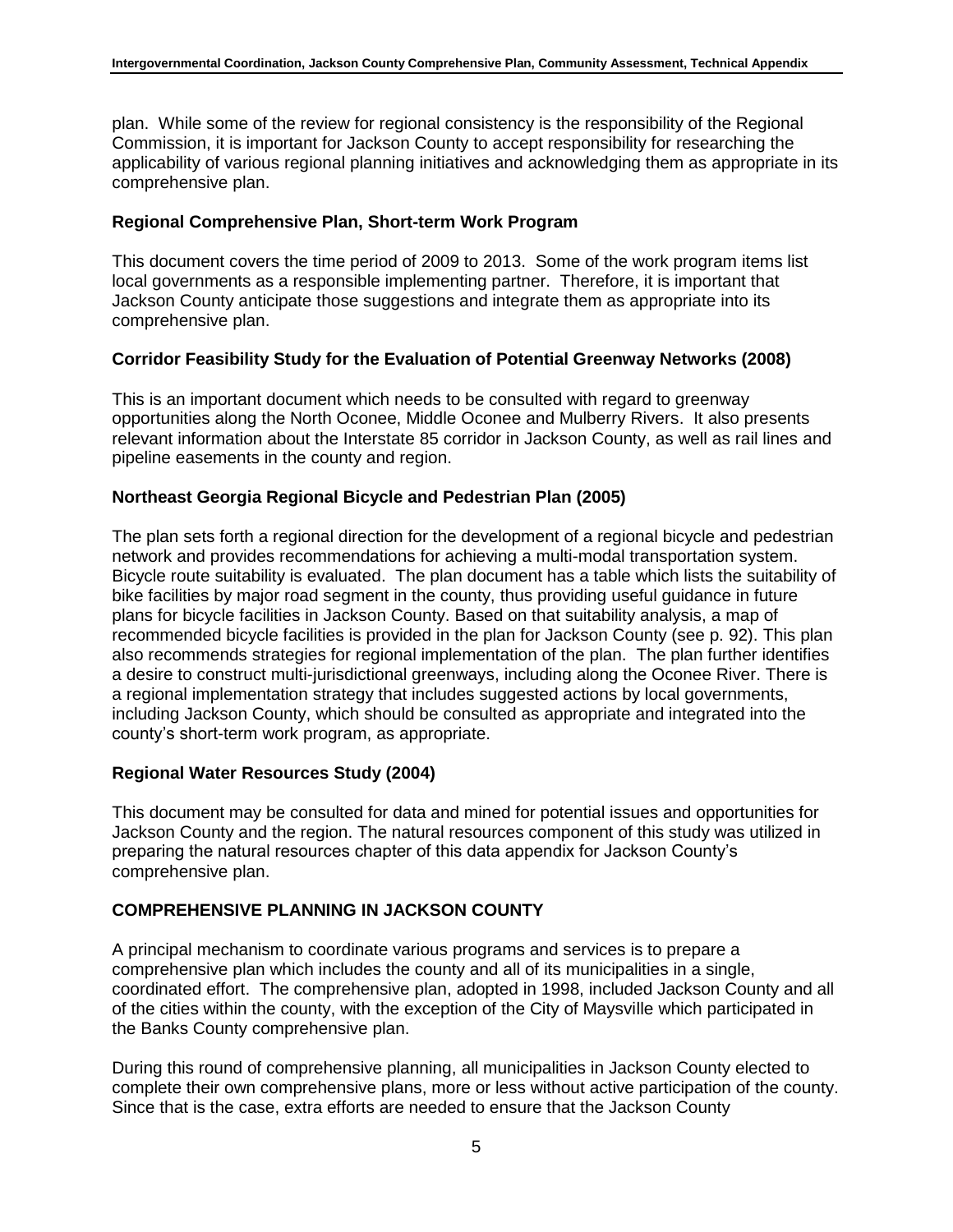comprehensive plan anticipates the coordination issues and opportunities that are presented in the individual municipal comprehensive plans. In order to do so, this report includes an analysis of the most recent plans of municipal governments within or partially within Jackson County.

# **Arcade**

Jackson County's partial plan update identifies the 4-W Farms site, which has been annexed into the City of Arcade, as an area requiring special attention. The 4-W Farms site has been approved by Arcade for 1,000 plus residential unit development. At the present time, the development has not proceeded due to issues regarding water and sewer service and also because of the downturn in the residential development market.

Arcade's community agenda articulates a desire to enhance gateway corridors, which involve entrances to the community from unincorporated Jackson County and also the City of Jefferson. It also articulates a desire for Arcade to construct its own water and sewer systems.

Arcade participated in the Quad Cities Planning Commission, an innovative municipal partnership formed in 2003 between the cities of Arcade, Jefferson, Pendergrass, and Talmo. In 2004, Pendergrass withdrew from the Quad Cities Planning Commission, leaving it with three cities. In 2009, also Arcade withdrew, leaving just Jefferson and Talmo as participants.

#### **Braselton**

The Town of Braselton, which has municipal boundaries extending into Barrow, Gwinnett, and Hall Counties, is in the process of preparing its own comprehensive plan. It was initially included in Jackson County's comprehensive plan (1998). The most recently adopted plan document is a 2007 partial plan update. Major findings include the following with regard to Braselton and intergovernmental issues and opportunities:

- **Mulberry River Watershed Protection:** Braselton lies within a 7-mile radius upstream of the City of Winder's public water supply intake on the Mulberry River. This means it is required by the state's environmental planning criteria to implement protection measures within that watershed.
- **SR 53 Corridor:** The SR 53 corridor between Interstate 85 and the Jackson/Hall County line, north of Braselton, is mainly unincorporated and rural in nature but lies within the Town's service area. Future annexation of that corridor by Braselton is a strong possibility, according to the partial plan update. Braselton's plan update identifies the SR 53 corridor as an area of special concern because it is anticipated to undergo rapid land use change in the near future. The county's partial plan update also indicates that the Georgia Department of Transportation has a project under design to widen State Route 53 from Gainesville to its intersection with I-85, which also underscores the need to have this corridor designated as an area requiring special attention.
- **Comprehensive Planning:** Braselton's partial plan update specifically recognizes the need to continue to coordinate and discuss comprehensive planning and service delivery amongst its neighboring municipalities and county governments.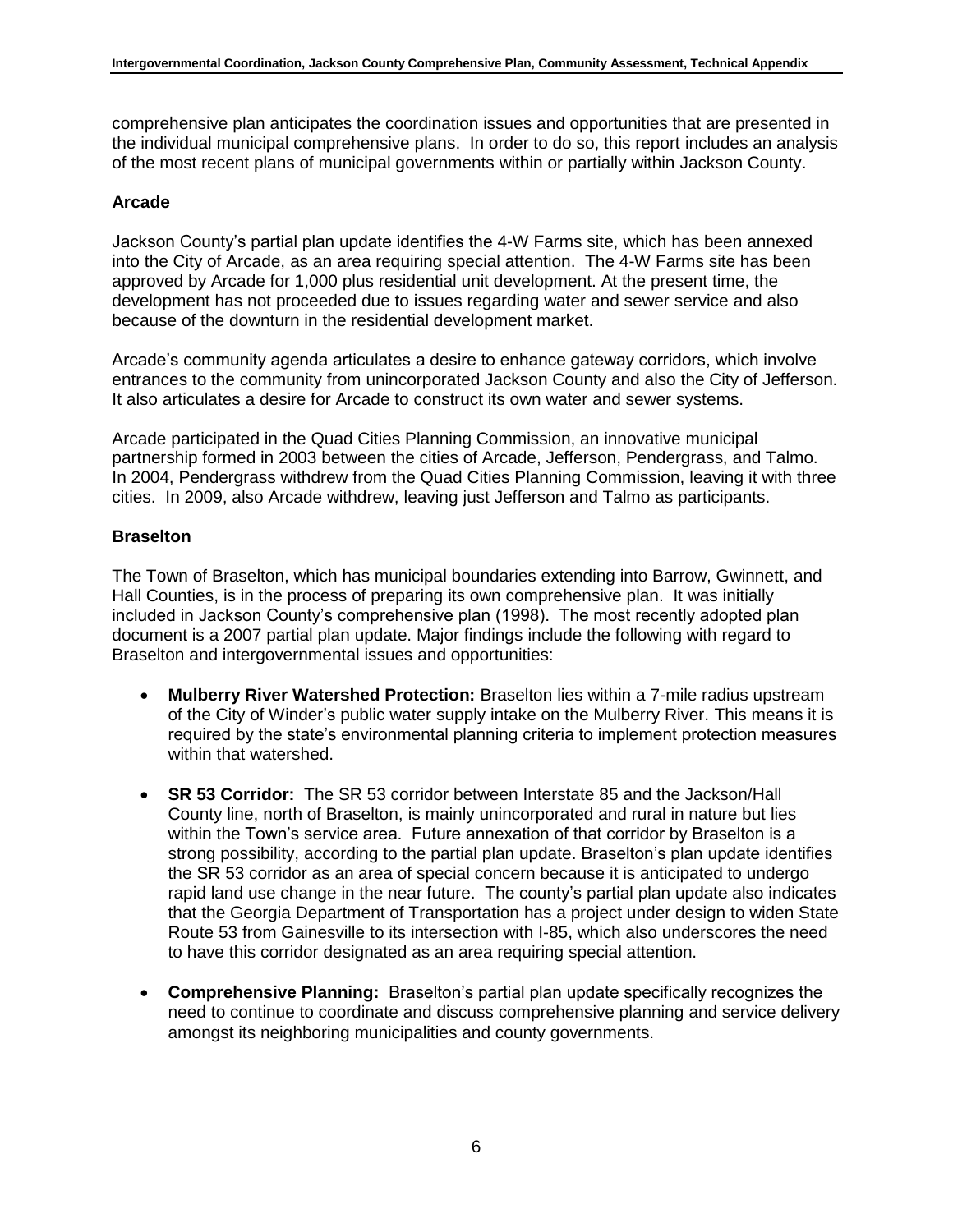# **Commerce**

Commerce prepared a partial plan update in September 1997. Only one issue jumps out as being significant in terms of intergovernmental coordination, but see also Maysville with regard to water, sewer, and fire service opportunities.

- **U.S. Highway 441 Corridor.** The city's plan update identifies the U.S. Highway 441 corridor between Banks Crossing and SR 334 as an area expected to undergo rapid land use change, with highway commercial along the highway frontage and residential development behind the commercial development. Furthermore, it shows the U.S. Highway 441 corridor through most of Commerce as "highway commercial pressure" on its map of areas requiring special attention. It should be noted that Commerce's city limits do not encompass the entire corridor and that, therefore, both Jackson County and Commerce will regulate this corridor. To ensure that development standards are consistent, there should be a coordinated strategy between Commerce and Jackson County toward U.S. Highway 441 development.
- The Jackson County Water and Sewerage Authority has the ability to, and does from time-to-time, purchase treated water from the City of Commerce in northeast Jackson County. This is done mainly in response to high demands on the system such as water main breaks, severe drought, or other unforeseen circumstances.

# **Hoschton**

A partial plan update for Hoschton was completed in late 2007. It states that Hoschton seeks to improve intergovernmental relationships with neighboring towns as well as with the County and State agencies by identifying projects of mutual interest. It identifies the following intergovernmental coordination issues or opportunities:

- **Rural Character of Maddox Road and SR 332:** Hoschton and Jackson County have common interests in maintaining the residential character of Maddox Road and Highway 332 as "Rural Highways." Hoschton has adopted the Jackson County goal of utilizing Maddox Road as a "Rural Highway" which limits it to two lanes, and does not promote commercialization. East Jefferson Street becomes Maddox Road at Hoschton's city limit line.
- **SR 53 Bypass:** In its partial plan update, Hoschton articulates a preference that any State Route 53 bypass should be located east of the City of Hoschton (implicitly, in unincorporated Jackson County). Jackson County's partial plan update also refers to the need for a bypass around Braselton and Hoschton to address the traffic constraints on State Routes124 and 53.
- **Parks and Recreation Facilities:** Hoschton has acquired 8 acres of park space from Creekside Village on State Route 53 and has agreed to allow Jackson County Parks and Recreation to add park facilities on this site.
- **Future Land Use:** Hoschton's partial plan update contains a revised future land use map (October 2007), which shows certain designations outside the immediate city limits. Jackson County's land use plan should be reviewed for consistency and compatibility.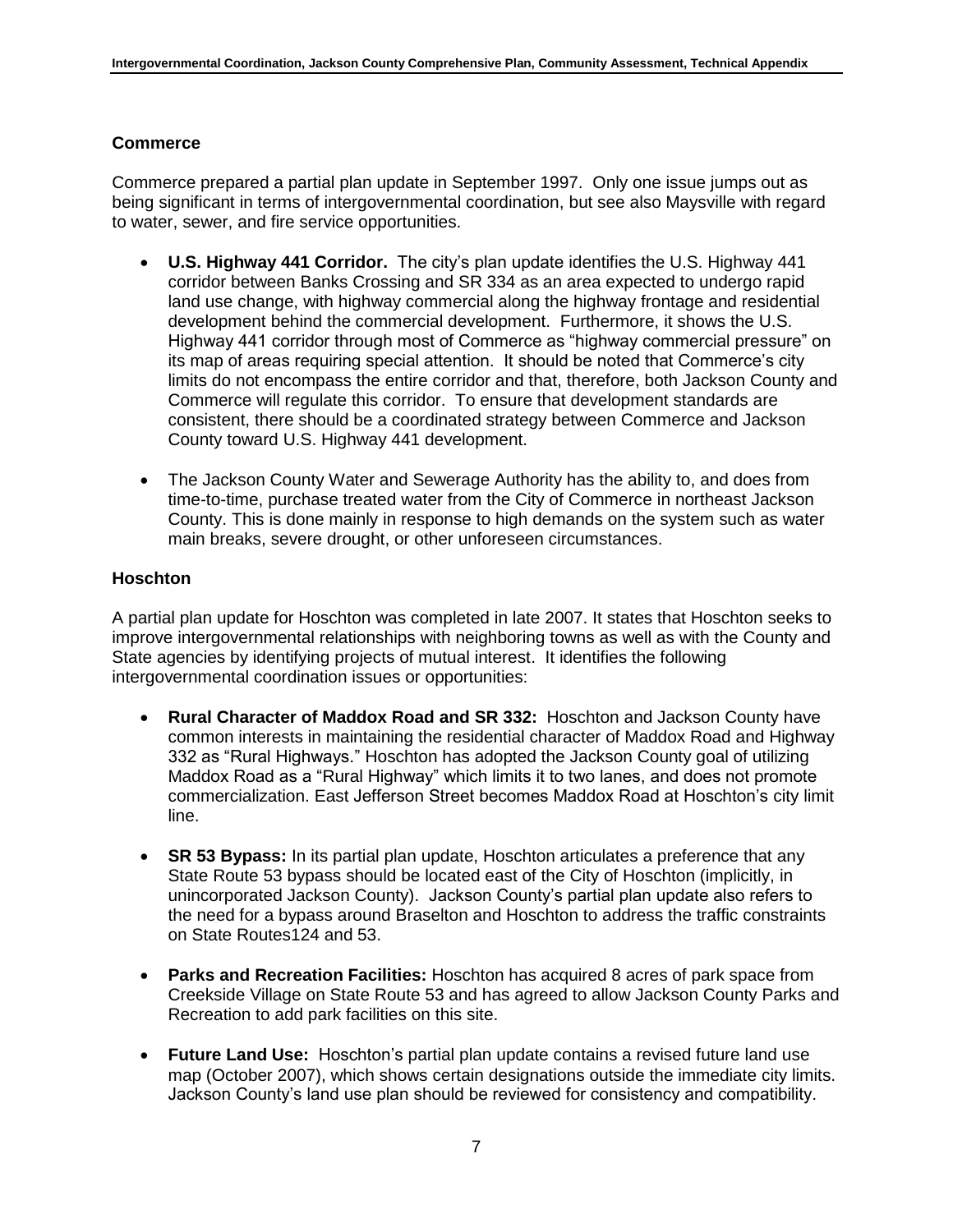**Utility Systems:** From a map in the partial plan update, Hoschton's water and/or sewer lines appear to extend beyond the city limits into unincorporated Jackson County. To the extent they do, service delivery strategies should ensure that service jurisdictions are clearly adopted.

# **Jefferson**

Jefferson's community agenda articulates a desire to enhance gateway corridors, which involve entrances to the community from unincorporated Jackson County. Gateway corridors include Jett Roberts Road, U.S. Highway 129 Business, Athens Street, and State Highways 11, 15, and 82. Since these corridors also have unincorporated areas, there is a need to coordinate development standards along entrances into Jefferson with Jackson County to ensure compatible and consistent development patterns and quality specifications.

Jackson County airport is located close to, but not within Jefferson. Since Jefferson's land use jurisdiction surrounds much of the airport's airspace, there is a need to coordinate land use in Jefferson with requirements for safe airport operations.

The Curry Creek water supply watershed, which provides water for Jefferson's reservoir, is mostly encompassed within the city limits of Jefferson but also extends into unincorporated Jackson County. Thus, there is a need for joint efforts of the city and county to protect the watershed for public water supply.

Jefferson was a key player in forming the Quad Cities Planning Commission in 2003, along with the cities of Arcade, Jefferson, Pendergrass, and Talmo. Withdrawals by Pendegrass (2004) and Arcade (2009) led to a disbanding of the Quad Cities Planning Commission and reformulation of the planning commission with just Jefferson and Talmo as participants.

# **Maysville**

As noted above, Maysville is only partially located in Jackson County, the larger portion being in Banks County. Maysville completed a community assessment in 2008 and adopted the community agenda part of its plan in August 2008.

- **Development near Maysville in unincorporated Jackson County.** The community assessment notes that parts of Jackson County within close proximity to Maysville have already been identified for proposed developments, including projects large enough to qualify for the Development of Regional Impact (DRI) review process within several miles of Maysville. There is also the likelihood of increasing growth pressures emanating from the Banks Crossing area and Commerce just several miles to the east and south of Maysville; therefore, that area is identified as a corridor expected to undergo rapid development and change in the future.
- **Annexation and Land Use Coordination.** The community assessment indicates that the town is likely to feel some pressure from development to expand boundaries. It suggests planning and coordination as part of the Service Delivery Agreements with Banks and Jackson Counties. Maysville expresses some concern with regard to Jackson County's policies regarding annexation and land use mitigation. The community assessment for Maysville indicates that the Jackson County Service Delivery Agreement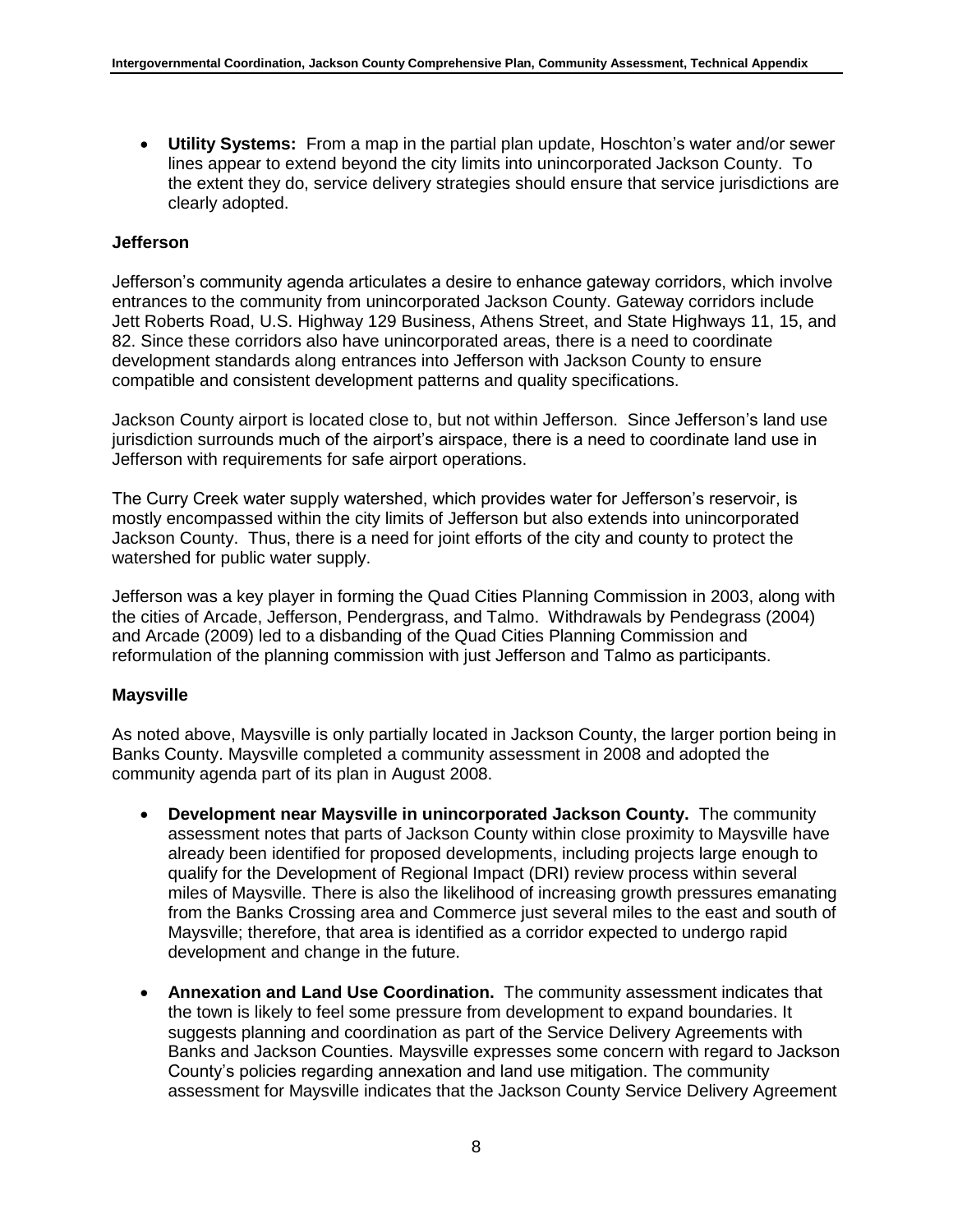places strict limitations on the ability of the Town of Maysville to annex land in Jackson County, while in turn the Town has marginal means to challenge incompatible land use issues with the County or another municipality. As this part of the region is experiencing strong growth pressures the concern is that these conditions will limit the Town's ability to accommodate future growth and, more importantly, leave it susceptible to development patterns that might adversely impact Maysville.

- **Potential Annexation Area.** As one of its character areas, Maysville identifies a potential annexation area. However, that designation only appears to apply to an unincorporated island in Banks County.
- **Water Source and Water Service Area.** Maysville operates its own public water supply system for service within the town and select areas immediately adjacent to the town, serving approximately 2,000 customers. Water for this service is drawn from a pair of public wells, but the Town can also purchase water from the Banks County Utilities Department or from the City of Commerce.
- **Potential Sewage Treatment by Commerce.** Maysville's community agenda indicates that the proposed expansion of sewage treatment capacity by the City of Commerce provides Maysville with the chance to coordinate systems and provide near complete coverage of sewer service within the area.
- **Fire Services Agreement with City of Commerce.** The Town also has an agreement with the City of Commerce in the event outside support is needed for an emergency.
- **Possible Parks and Recreation Facilities.** Although Maysville's plan emphasizes Banks County, it alludes to the need to coordinate with the County Parks and Recreation Departments in locating appropriate space inside or, most likely, outside of the town limits. The community agenda suggests that Maysville work with Banks County and/or Jackson County to identify land and resources for a new park in or around Maysville.
- **School Services: Maysville Elementary (Jackson County).** Maysville Elementary, a facility of the Jackson County School Board, is the only school within the Town of Maysville. Through an agreement with the Jackson County School Board, the Maysville Elementary School provides education to all elementary-grade students within the Town of Maysville, even those residing within Banks County.
- **Water Supply Watershed for Athens/Clarke County.** Like unincorporated Jackson County around Maysville, all of Maysville within Jackson County and beyond is located within a small water supply watershed for Athens/Clarke County.
- **Possible Bypass around Maysville.** Maysville's community agenda alludes to possible options for a bypass and/or improvements to SR 98 and West Main Street. To the extent that is a possibility, it could bring part of such road improvement outside the town limits into unincorporated Jackson County.

# **Nicholson**

Nicholson prepared a draft partial plan update in May 2009 but it has not yet received approval from the region and state. Like Commerce, Nicholson anticipates that the U.S. Highway 441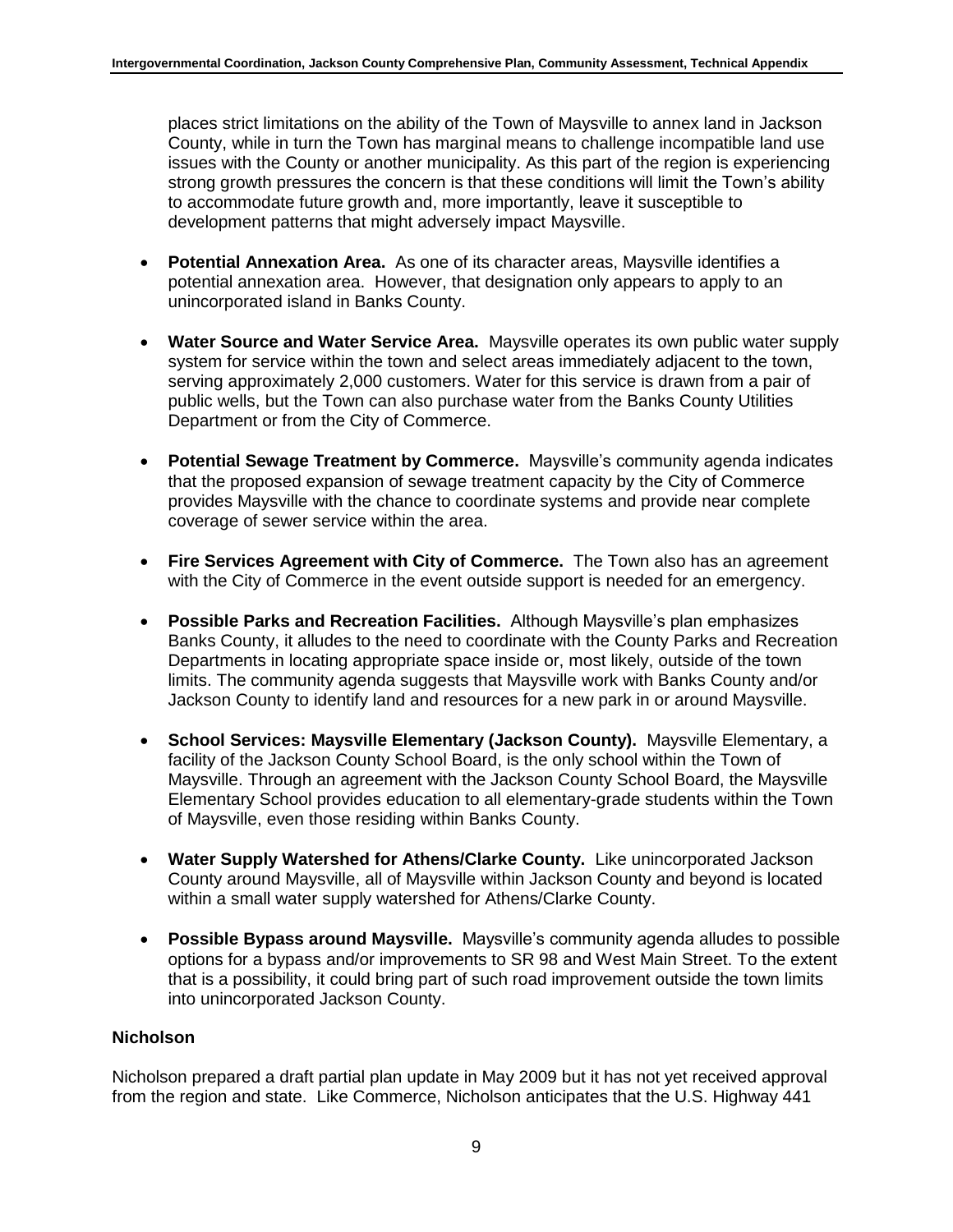corridor will undergo rapid land use change. The same opportunities for coordinating land use and development standards between Commerce and Jackson County also apply to Nicholson and Jackson County. The draft plan update also refers to a Municipal Association of Jackson County which meets every month and is an opportunity to coordinate various issues and opportunities that affect all municipalities in Jackson County. Furthermore, the draft plan update recognizes the need for the Nicholson Water and Sewer Authority to coordinate its activities and programs with Jackson County.

#### **Pendergrass**

Pendergrass completed a partial plan update in June 2007. Like other jurisdictions in Jackson County, rapid growth along the U.S. Highway 129 corridor is anticipated. The partial update does not identify specific issues or opportunities that need to be acknowledged here.

Pendergrass initially participated in the Quad Cities Planning Commission, an innovative municipal partnership formed in 2003 for the cities of Arcade, Jefferson, Pendergrass, and Talmo. In 2004, Pendergrass withdrew from the Quad Cities Planning Commission.

#### **Talmo**

- **Areas of Rapid Land Use Change.** Talmo's community assessment indicates that the U.S. Highway 129 corridor is anticipated to undergo rapid development and land use change.
- **Facilities and Services.** Talmo lacks its own water and sewer services and is therefore currently served by the Jackson County Water and Sewerage Authority. Also, Talmo does not operate a police force, and is therefore served by the Jackson County Sheriff's Department. In fact, all public safety services to the residents and property owners of Talmo are provided by Jackson County through an intergovernmental agreement.
- **Planning.** Talmo participated in the Quad Cities Planning Commission since its inception in 2003 and has remained in a revamping of that planning commission which now serves just Jefferson and Talmo.
- **Scenic Resources.** The Community Assessment technical report for Talmo indicates that State Route 332, Talmo Trail, U.S. Highway 129 and Pond Fork Church Road are designated scenic road corridors within Talmo. Allen Creek is designated as a scenic corridor. To the extent that these corridors extend outside Talmo's jurisdiction, the county plan should be cognizant of Talmo's desire to protect them as scenic resources.

# **COMPREHENSIVE PLANNING IN ABUTTING COUNTIES**

At the same time, there is also a need to review and understand the major contents of the comprehensive plans of abutting local governments. This is particularly necessary in light of regional quality community objectives, which must be addressed in the community assessment. More specifically, this means opportunities for the regional delivery of facilities and services, quality of place, environmental protection efforts, transportation planning, and land use coordination. Hence, some attention is also given to major planning initiatives identified in the comprehensive plans of counties abutting Jackson County.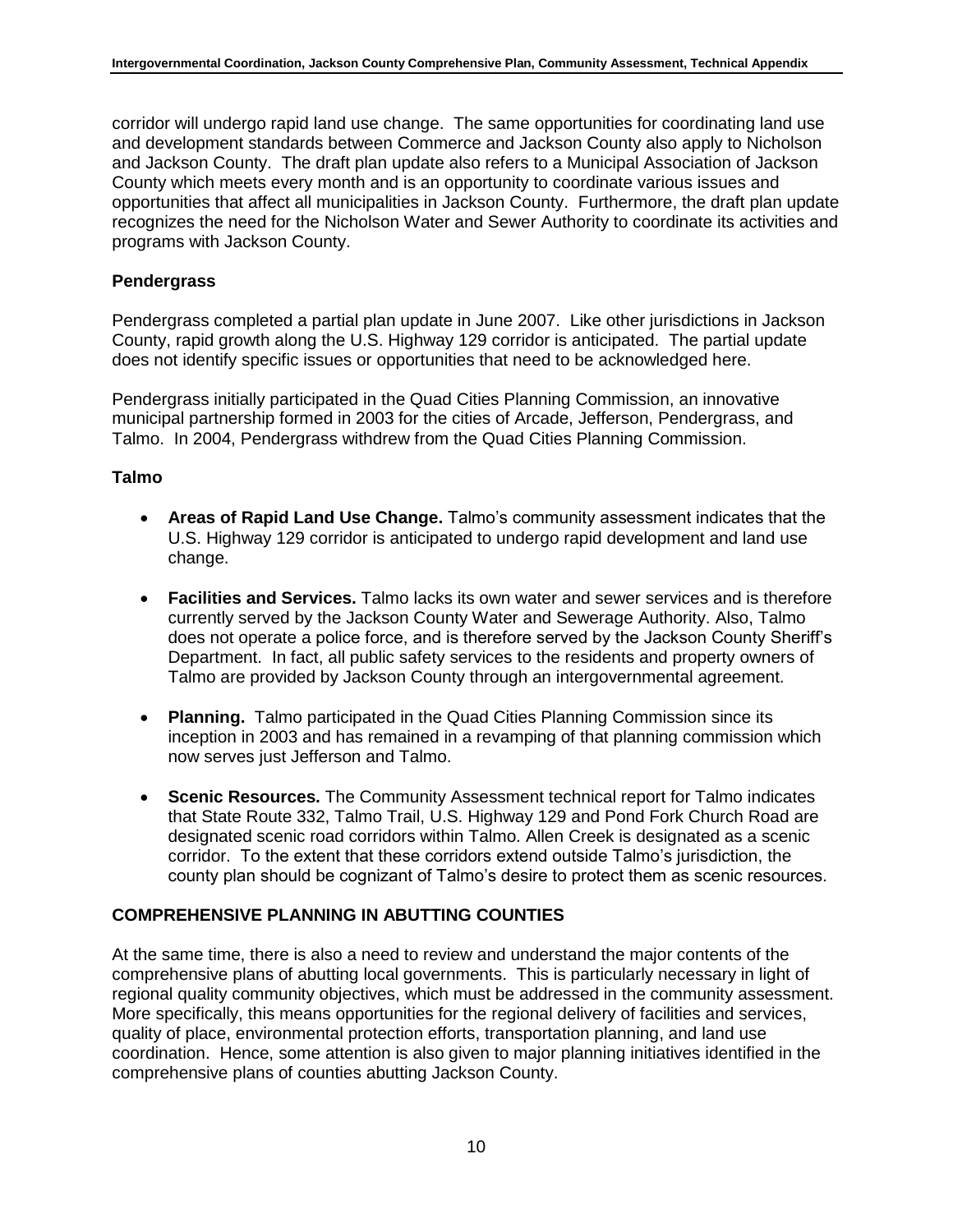# **Athens-Clarke County**

Athens-Clarke County completed its community agenda in April 2008. The community agenda does not appear to specifically mention any coordination issues or opportunities involving Jackson County.

A "guiding principle" has been established to set back buildings and paved parking areas from the North Oconee, Middle Oconee River, McNutt Creek, Cedar Creek, Trail Creek, Sandy Creek corridors a minimum of 200 feet in the rural area and 100 feet in the urban area; set back from tributaries to these rivers 75 feet; and create a non-disturbance area of 50 feet along any flowing water course. These riparian buffers and setbacks are more restrictive than state standards.

#### **Banks County**

Banks County's community agenda does not appear to identify any specific issues or opportunities with regard to intergovernmental coordination with Jackson County. However, the "Banks Crossing" area, which is that area surrounding the interchange of U.S. Highway 441 and Interstate 85, is located in Banks County but extends more or less into the City of Commerce in Jackson County. In the past, certain character improvements have been made to the Banks Crossing area, such as the installation of streetscapes (landscaping, street lighting, and banners). Due to the unique destination character of this area and its location next to Commerce, there are efforts to coordinate planning and development regulations in an effort to meet quality development and character delineation objectives.

Maysville is located in both Banks County and Jackson County. To the extent that Jackson County's plan involves issues or opportunities surrounding Maysville, it is likely to raise issues or opportunities with Banks County, as well.

#### **Barrow County**

Barrow County's community agenda, which includes all municipalities within (except Braselton) does not appear to identify any specific issues or opportunities for coordination with Jackson County.

#### **Hall County**

Hall County adopted an intergovernmental coordination element in 2004 under the state's minimum planning standards which existed prior to the 2005 standards. Other than a general policy supportive of coordination with abutting local governments, there are no issues or opportunities identified in Hall County's intergovernmental coordination element that relate to Jackson County or any municipalities within Jackson County. It should also be noted that because Braselton is located partially in Hall County, efforts with regard to that municipality may cross over into the realm of Jackson County as well.